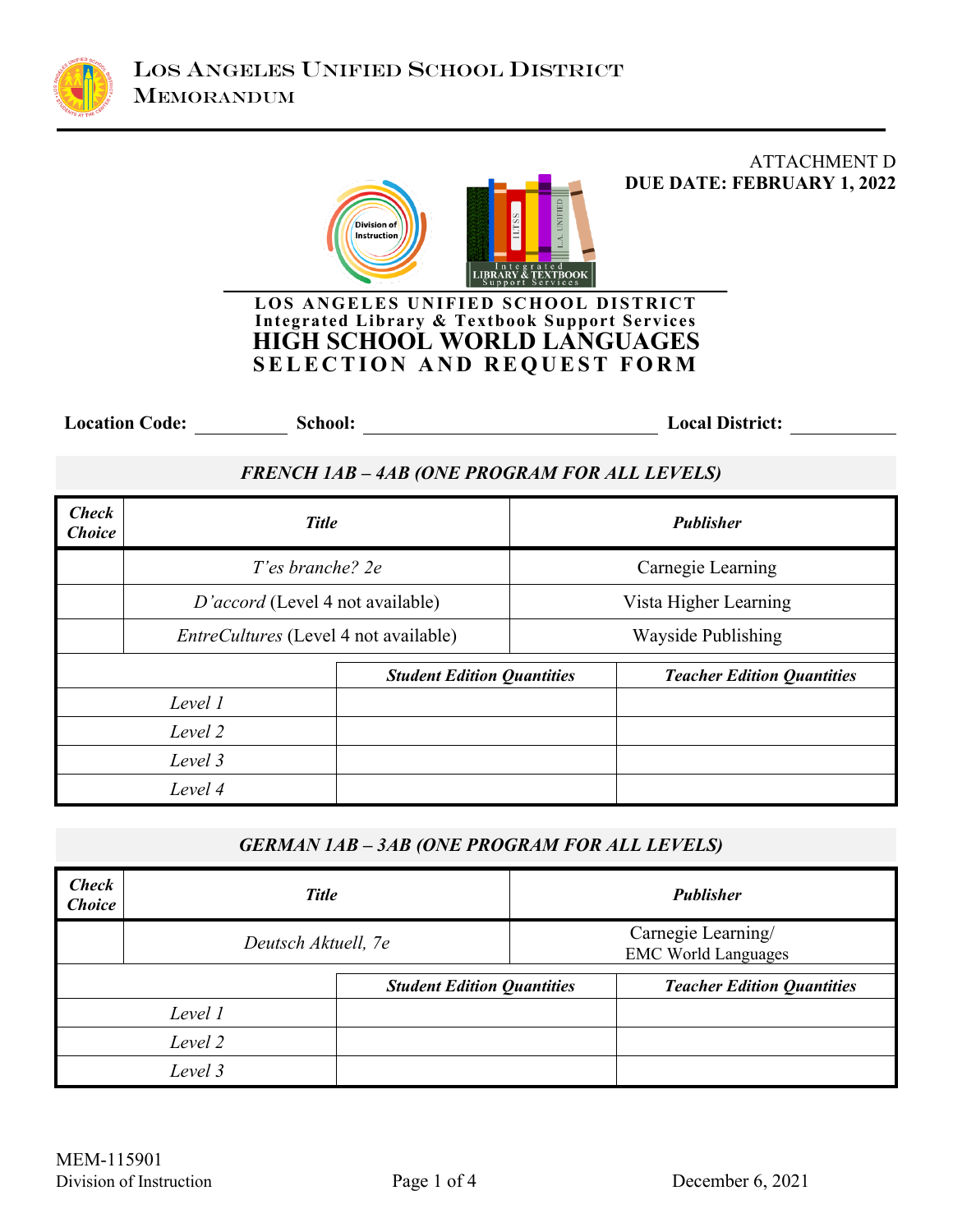

#### ATTACHMENT D **DUE DATE: FEBRUARY 1, 2022**

| <b>Location Code:</b>         |                                                       | School:                           | <b>Local District:</b> |                                   |  |  |  |
|-------------------------------|-------------------------------------------------------|-----------------------------------|------------------------|-----------------------------------|--|--|--|
|                               | <b>ITALIAN 1AB - 3AB (ONE PROGRAM FOR ALL LEVELS)</b> |                                   |                        |                                   |  |  |  |
| <b>Check</b><br><b>Choice</b> |                                                       | <b>Title</b>                      |                        | <b>Publisher</b>                  |  |  |  |
|                               | Chiarissimo (Level 3 not available)                   |                                   |                        | Wayside Publishing                |  |  |  |
|                               | Amici d'Italia                                        |                                   | <b>EMC</b> Publishing  |                                   |  |  |  |
|                               |                                                       | <b>Student Edition Quantities</b> |                        | <b>Teacher Edition Quantities</b> |  |  |  |
| Level 1                       |                                                       |                                   |                        |                                   |  |  |  |
| Level 2                       |                                                       |                                   |                        |                                   |  |  |  |
|                               | Level 3                                               |                                   |                        |                                   |  |  |  |

## *JAPANESE 1AB – 3AB (ONE PROGRAM FOR ALL LEVELS)*

| <b>Check</b><br><b>Choice</b> | <b>Title</b>               |                                   | <b>Publisher</b> |                                   |
|-------------------------------|----------------------------|-----------------------------------|------------------|-----------------------------------|
|                               | Adventures in Japanese, 4e |                                   |                  | Cheng-Tsui                        |
|                               |                            |                                   |                  |                                   |
|                               |                            | <b>Student Edition Quantities</b> |                  | <b>Teacher Edition Quantities</b> |
|                               | Level 1                    |                                   |                  |                                   |
|                               | Level 2                    |                                   |                  |                                   |
|                               | Level 3                    |                                   |                  |                                   |

## *KOREAN 1AB – 4AB (ONE PROGRAM FOR ALL LEVELS)*

| <b>Check</b><br><b>Choice</b>     | <b>Title</b> |  | <b>Publisher</b>                                   |  |
|-----------------------------------|--------------|--|----------------------------------------------------|--|
|                                   | Epic Korean  |  | Foundation for Korean Language &<br>Culture in USA |  |
| <b>Student Edition Quantities</b> |              |  | <b>Teacher Edition Quantities</b>                  |  |
| Level 1                           |              |  |                                                    |  |
| Level 2                           |              |  |                                                    |  |
| Level 3                           |              |  |                                                    |  |
| Level 4                           |              |  |                                                    |  |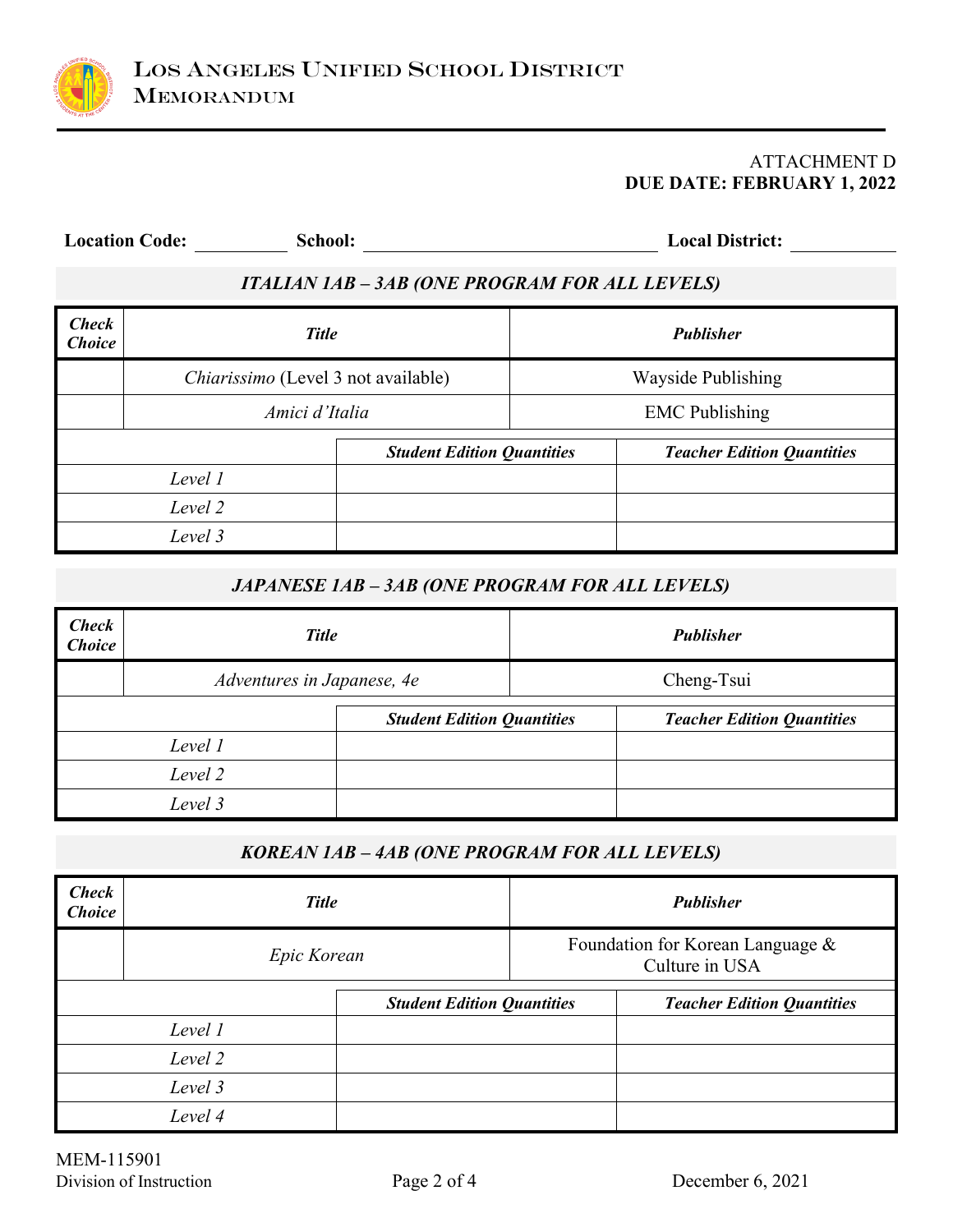

#### ATTACHMENT D **DUE DATE: FEBRUARY 1, 2022**

**Location Code: School: Local District:**

## *MANDARIN 1AB – 4AB (ONE PROGRAM FOR ALL LEVELS)*

| <b>Check</b><br><b>Choice</b>     | <b>Title</b>                                 |  |                                   | <b>Publisher</b> |
|-----------------------------------|----------------------------------------------|--|-----------------------------------|------------------|
|                                   | Zhen Bang!, 3e (Level 4 not available)       |  | <b>EMC</b> Publishing             |                  |
|                                   | Step up with Chinese (Level 4 not available) |  | Cengage                           |                  |
|                                   | Integrated Chinese, 4th ed.                  |  | Cheng & Tsui                      |                  |
|                                   | Huanying: An Invitation to Chinese           |  | Cheng & Tsui                      |                  |
| <b>Student Edition Quantities</b> |                                              |  | <b>Teacher Edition Quantities</b> |                  |
| Level 1                           |                                              |  |                                   |                  |
| Level 2                           |                                              |  |                                   |                  |
| Level 3                           |                                              |  |                                   |                  |
|                                   | Level 4                                      |  |                                   |                  |

## *SPANISH FOR SPANISH SPEAKERS 1AB – 2AB (ONE PROGRAM FOR ALL LEVELS)*

| <b>Check</b><br><b>Choice</b> | <b>Title</b>                |                                   |                       | <b>Publisher</b>                  |
|-------------------------------|-----------------------------|-----------------------------------|-----------------------|-----------------------------------|
|                               | Galería de lengua y cultura |                                   | Vista Higher Learning |                                   |
|                               | En voz alta                 |                                   | Carnegie Learning     |                                   |
|                               | Anécdotas                   |                                   | One Way Education     |                                   |
|                               |                             | <b>Student Edition Quantities</b> |                       | <b>Teacher Edition Quantities</b> |
|                               | Level 1                     |                                   |                       |                                   |
|                               | Level 2                     |                                   |                       |                                   |